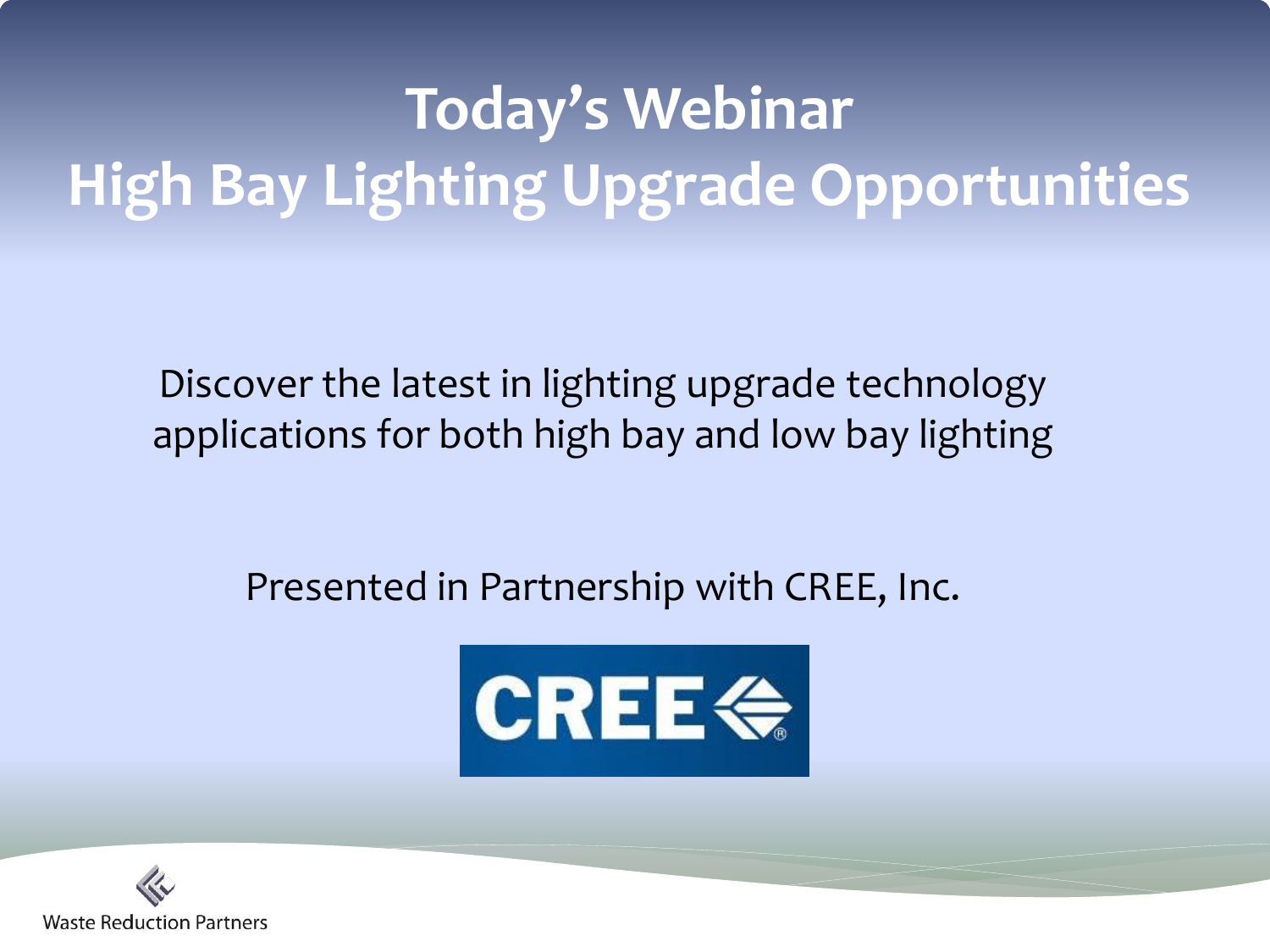## Thanks to Our Sponsors



DEACS





**SEPA** 

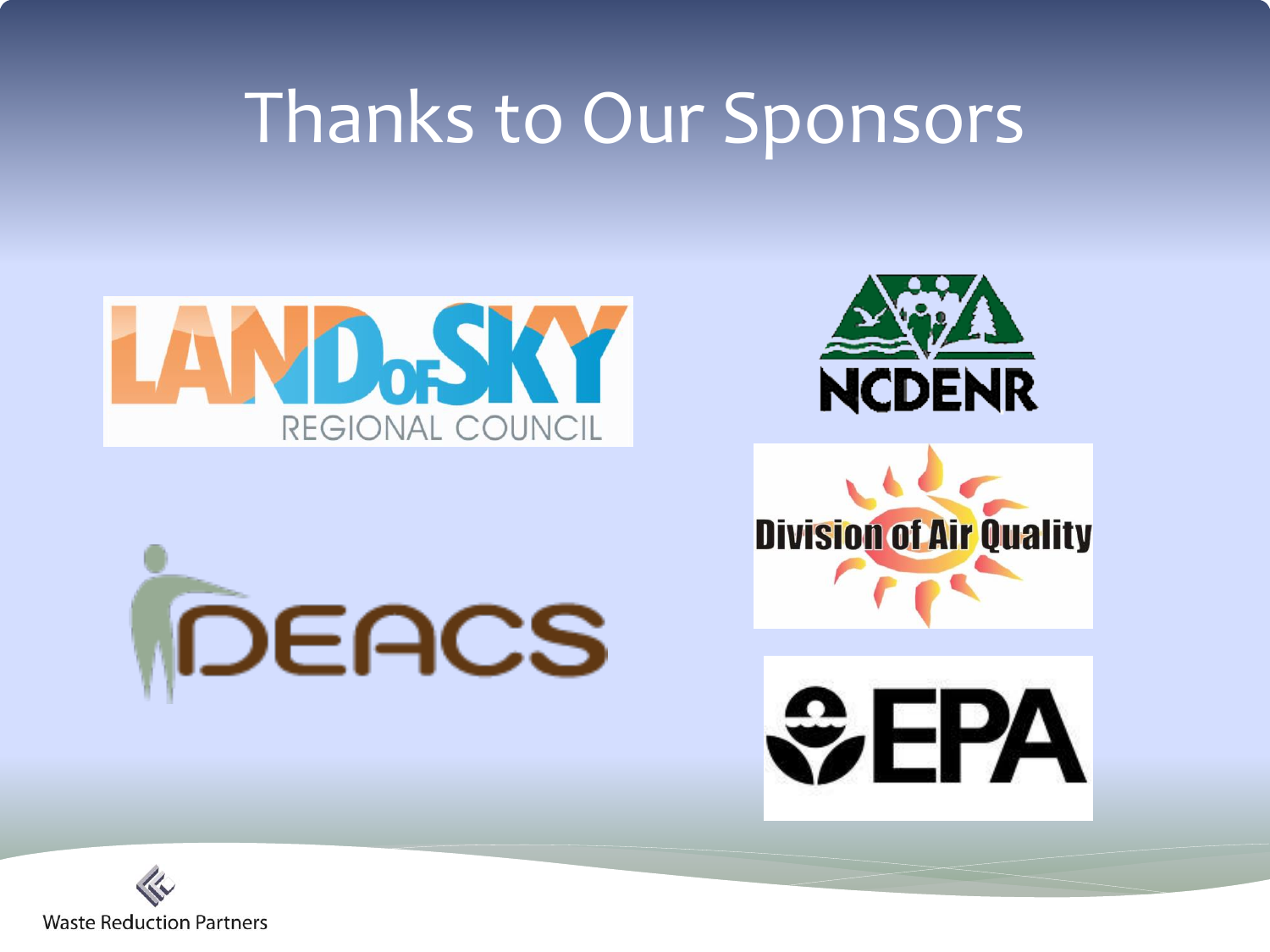## Webinar Questions & Instructions

- Technical Difficulties: 866-229-3239 plus webinar # 732-998-503
- Resource Slides and Recording: e-mail Link
- **Ask Questions:** Use the Q&A Panel to ask questions to be answered at the end.
- Poll Questions:

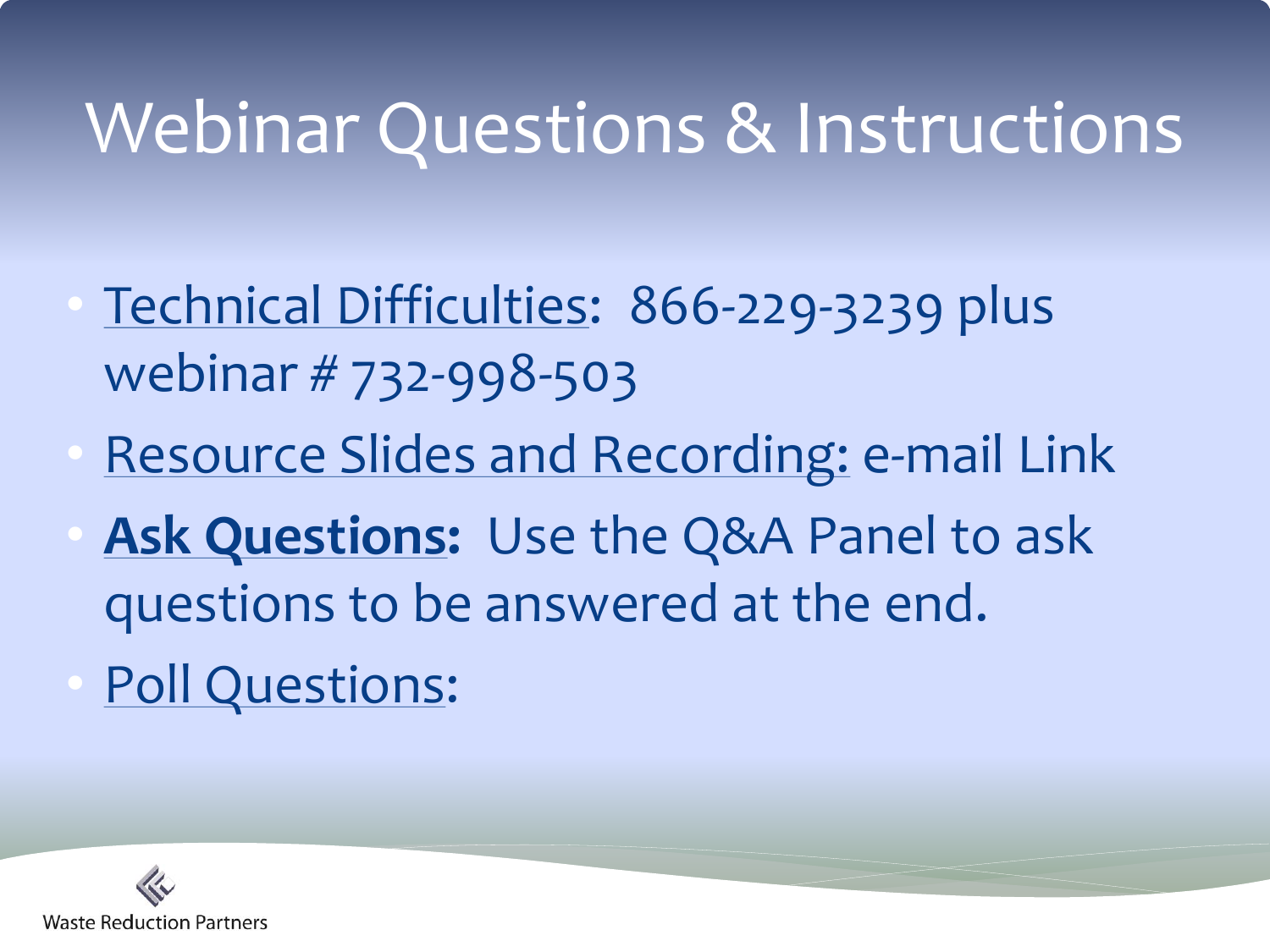#### Featured Presenter: Bob Henderson, LC, CLEP



- Worked in lighting over 25 years as a consultant, lighting center principal instructor, lighting sales agent and utility lighting specialist.
- Earned three IES Edwin F. Guth Awards of Merit for interior lighting design and one IES Waterbury Award for the relighting of the North Carolina State Capitol
- Bob currently holds the LC (Lighting Certified) and CLEP (Certified Lighting Efficiency Professional) lighting credentials and served on and chaired the NCQLP test preparation committee.
- Lead the introduction of LED street and area lighting at Progress Energy.
- Currently Manager, Lighting Education at CREE, Inc. and the Lead Instructor at Cree's Lighting Experience Center in Durham, NC.

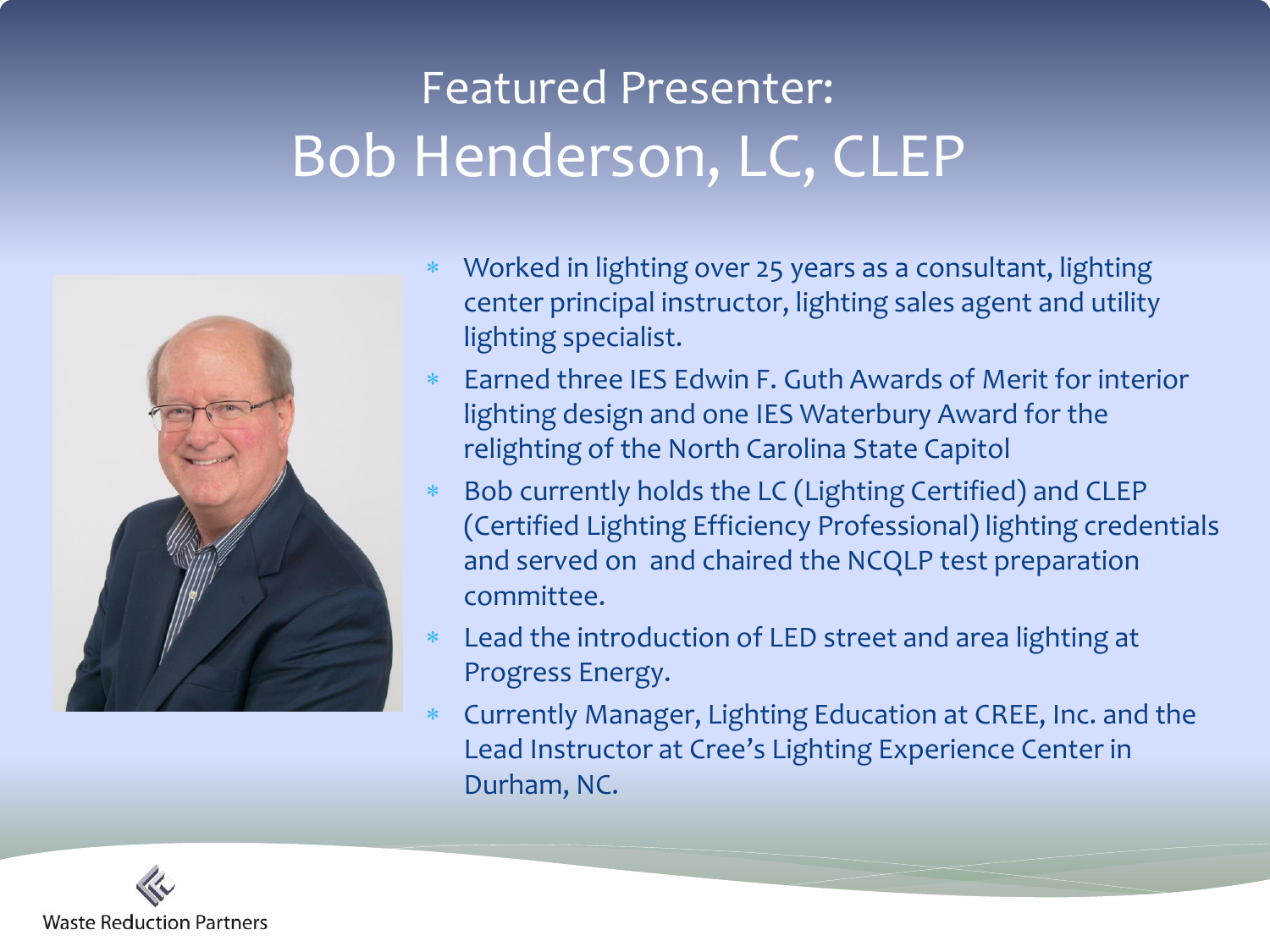## Financial Incentives in North Carolina

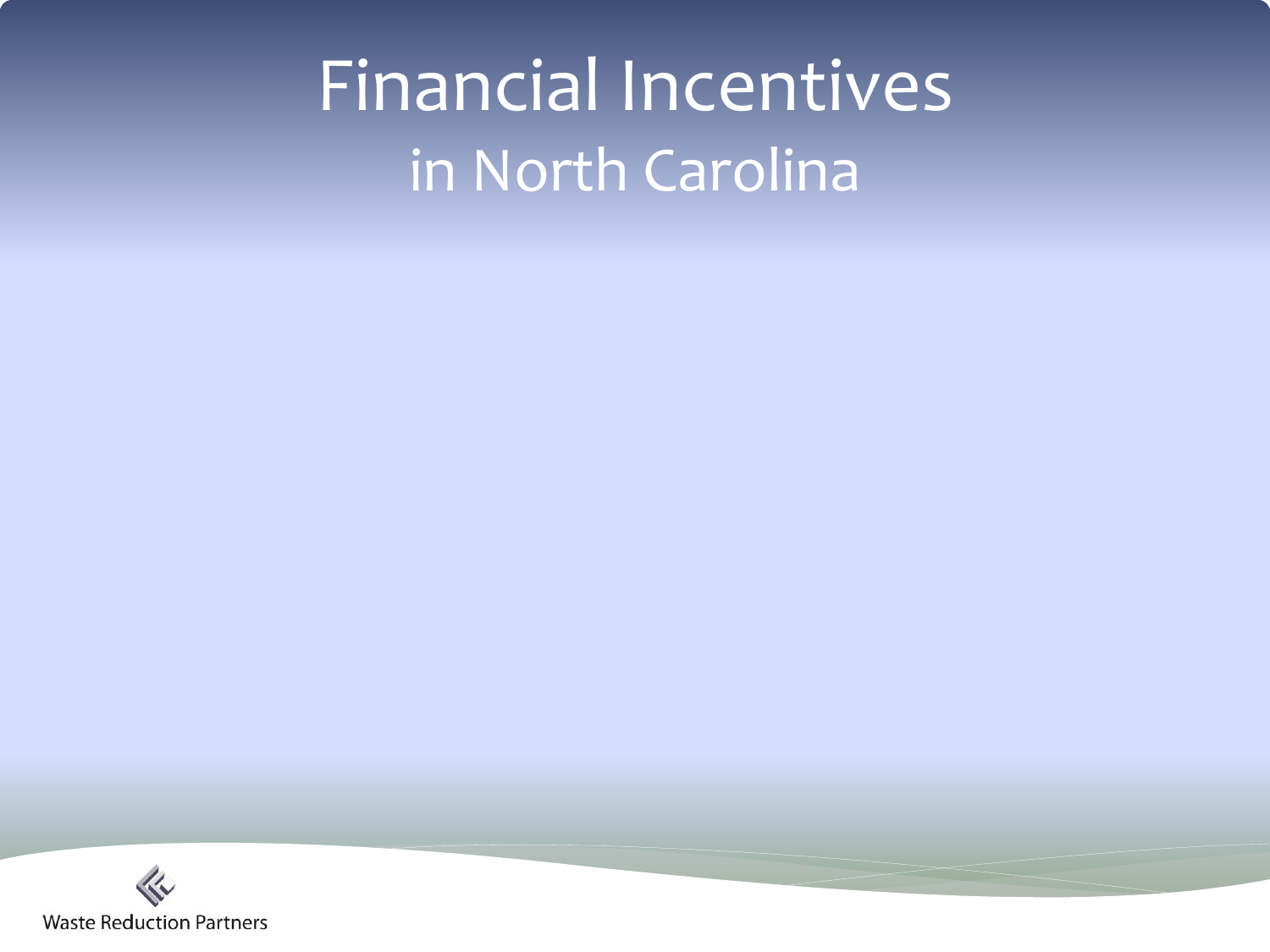## Duke Energy: Smart \$aver Incentives Program

- Duke Energy Prescriptive Incentive:
- High Bay incentives
- Replacing 251-400 Watt HID fixtures: \$170.00 Per fixture
- Replacing greater than 400 Watt HID: \$225.00 Per fixture

- **Example:** if you have twenty 213 w LEDs replacing 440 watt MH 8760 hours/year, \$.085/kWh, annual savings = \$3,380
- $Cost = $10,000 $4,500$  incentive = \$5500 net =1.6 year payback

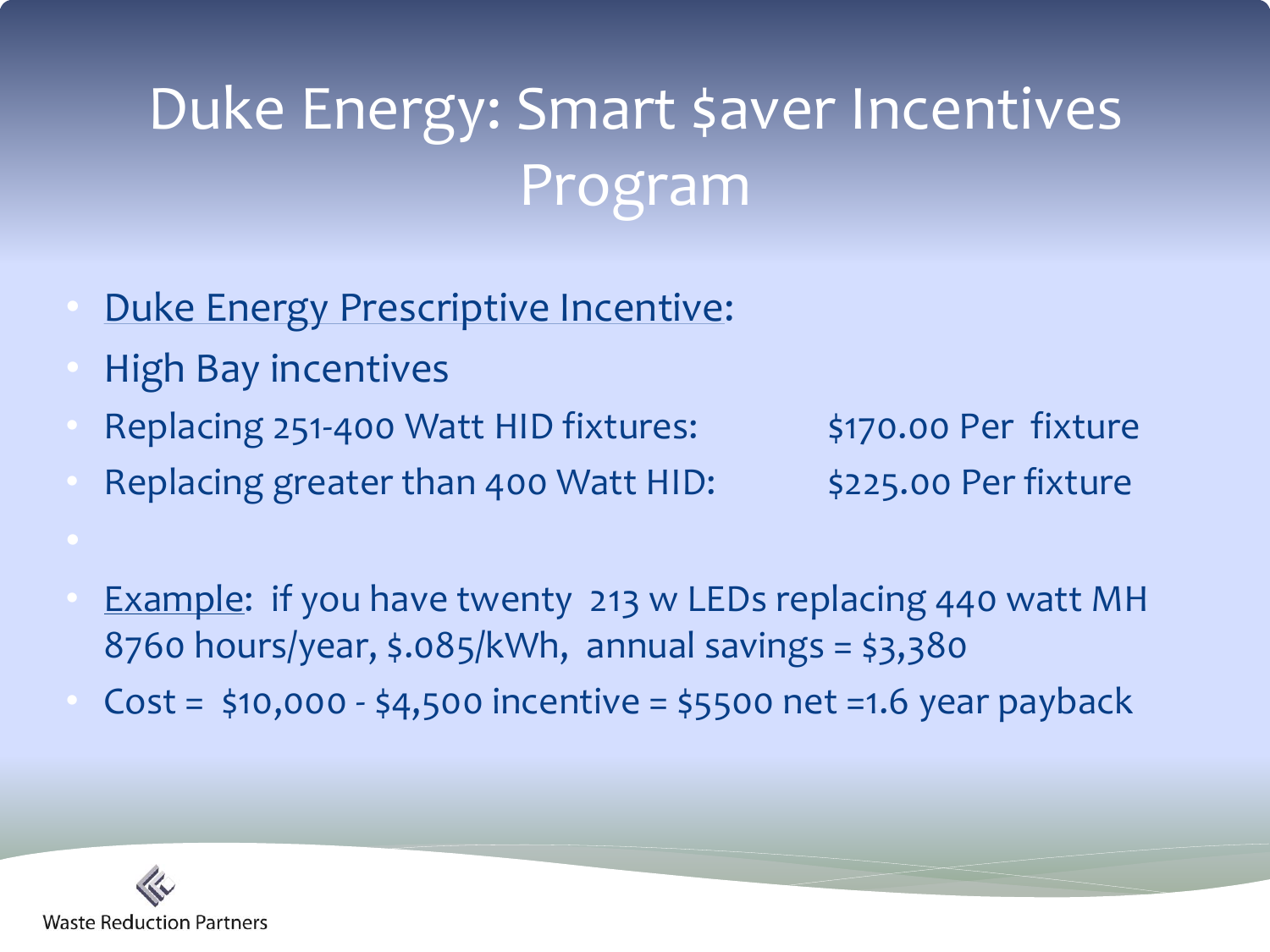### Duke Energy Progress: Energy Efficiency for Business

- Duke Energy Progress Incentive for High Bay Lighting:
- \$0.35/watt reduction
- For a 213 w LED replacing 440w HID =  $\frac{1}{2}$ 79/fixture incentive
- For same example above, 2.5 year payback

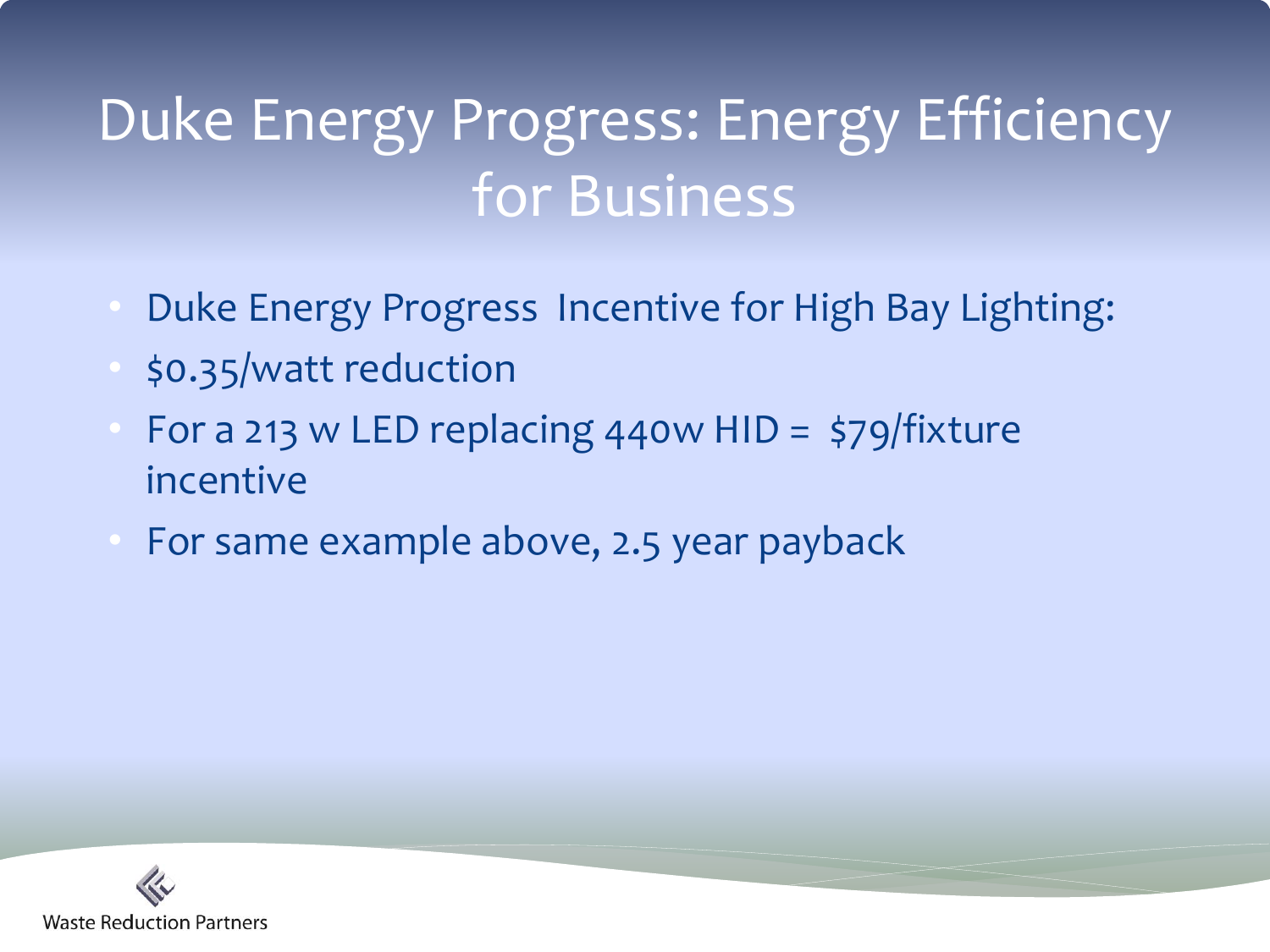# Financial Incentives in North Carolina

- Duke Energy assistance: 866-380-9580
	- Lighting incentives page [http://www.duke-energy.com/north-carolina](http://www.duke-energy.com/north-carolina-business/smart-saver/customer/lighting-incentives.asp)[business/smart-saver/customer/lighting-incentives.asp](http://www.duke-energy.com/north-carolina-business/smart-saver/customer/lighting-incentives.asp)
- Duke Energy Progress assistance: 866-326-6059 [https://www.progress-energy.com/carolinas/business/save-energy](https://www.progress-energy.com/carolinas/business/save-energy-money/energy-efficiency-for-business.page)[money/energy-efficiency-for-business.page](https://www.progress-energy.com/carolinas/business/save-energy-money/energy-efficiency-for-business.page)?
- Duke Small Business Energy Saver Program (Lime Energy): 855-776-4723 or [www.duke-energy/com/sbes](http://www.duke-energy/com/sbes)
- Other Financial Incentives by State: DSIRE www.dsireusa.org

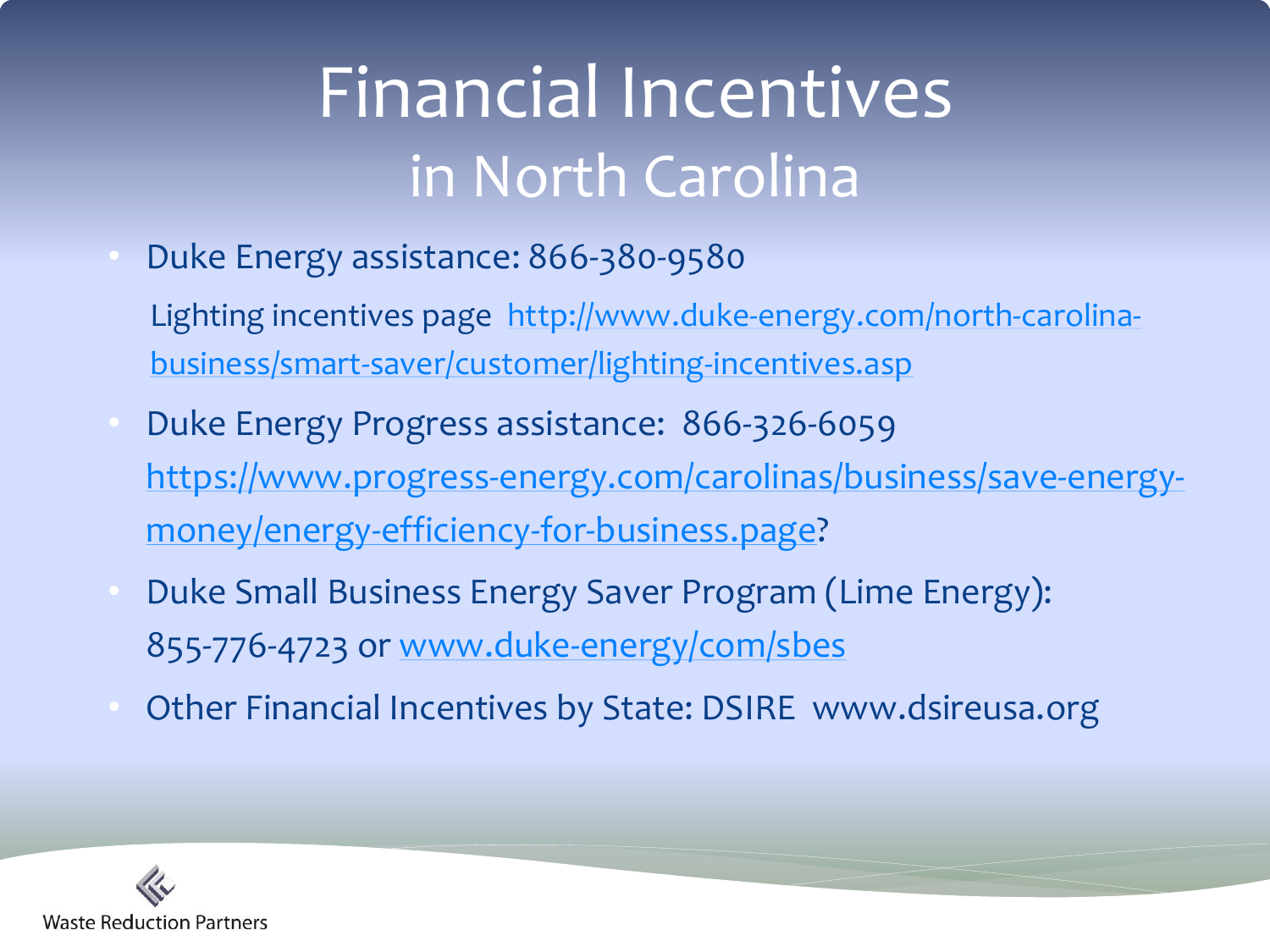# Q & A Bob Henderson